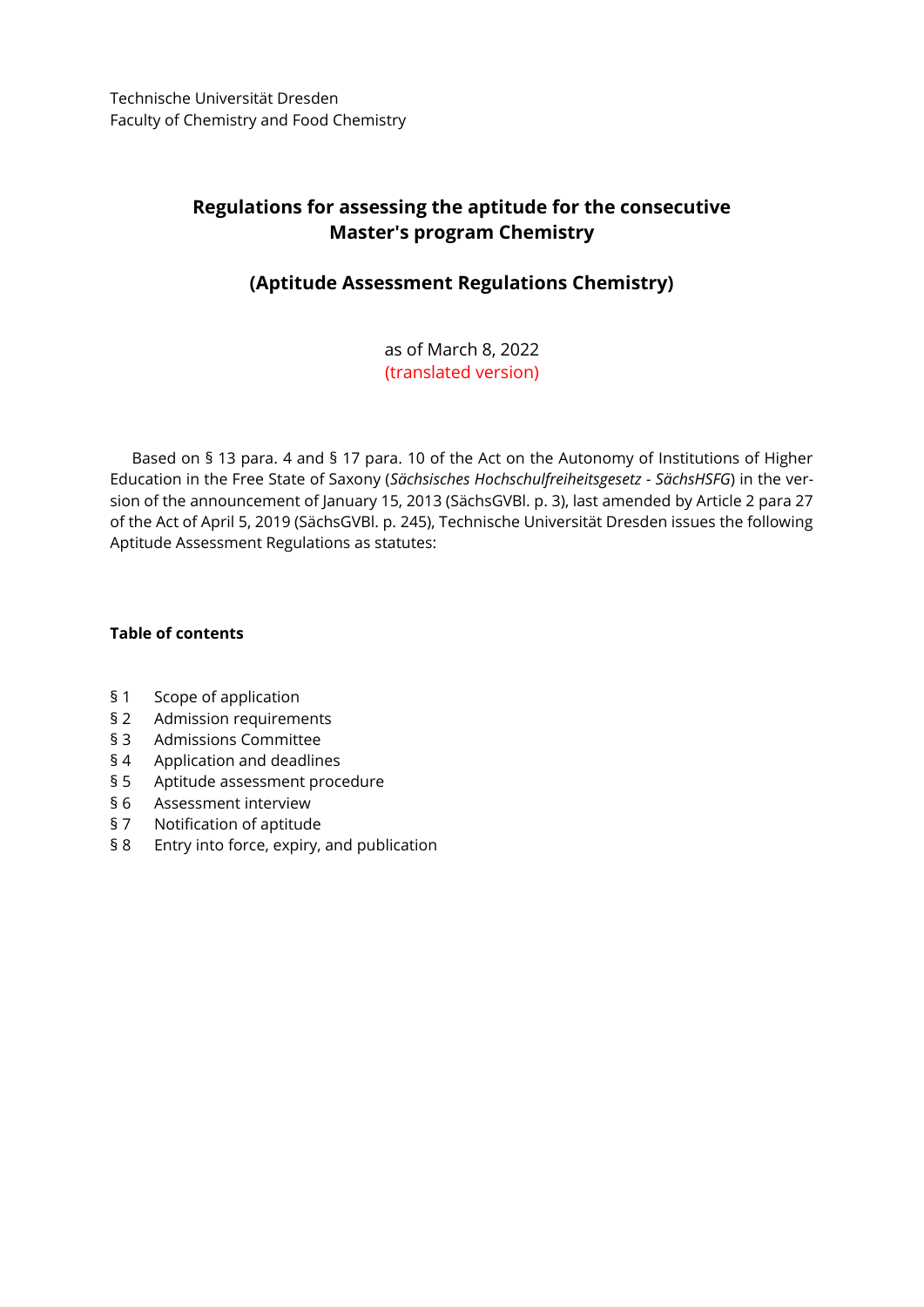#### **§ 1 Scope of application**

These regulations determine how the fulfillment of the special admission requirements are to be assessed (aptitude assessment) for the consecutive Master's degree program Chemistry at Technische Universität Dresden, based on the provisions of the applicable Act on the Autonomy of Institutions of Higher Education in the Free State of Saxony.

#### **§ 2 Admission requirements**

(1) Pursuant to § 3 of the study regulations for the consecutive Master's degree program in Chemistry, every applicant who has the required aptitude (qualification) for the Master's program in Chemistry is admitted to the program.

(2) Qualified and therefore entitled to admission within the meaning of para. 1 is anyone who:

- 1. can provide evidence of a first qualifying university degree recognized in Germany or a qualification from an officially recognized vocational academy in chemistry or a comparable specialist field,
- 2. demonstrates proficient command of the English language at the level B2 of the Common European Framework of Reference for Languages.
- 3. In addition, specialist knowledge and skills in the subject of chemistry as well as knowledge of elementary scientific correlations are required. It comprises the area of inorganic chemistry (fundamentals of chemistry, major and minor group elements, inorganic solid state, molecular and complex chemistry), the area of physical chemistry (kinetic gas theory, fundamentals of thermodynamics and phase equilibria, phase boundaries/surfaces, electrochemistry, kinetics, quantum mechanical theory of chemical bonding and spectroscopy, quantum chemical computational methods, and photochemistry), the area of organic chemistry (fundamentals and classes of substances, reaction classes and mechanisms, and applications of organic chemistry), and the area of analytical chemistry (general knowledge of analytical chemistry, instrumental analysis, and molecular structure determination). Furthermore, it includes the area of technical chemistry (chemical reaction engineering and chemical process technologies), biochemistry (descriptive and functional biochemistry) and macromolecular chemistry (fundamentals of macromolecular chemistry). In addition, the area of mathematics requires basic mathematical training in the areas of complex numbers, differential and integral calculus for functions of one and more real variables, linear algebra, and ordinary differential equations, while the area of physics requires basic physical training in mechanics, thermodynamics, electricity and magnetism, as well as waves and quanta. Proof of this particular suitability is provided in accordance with § 5 of these regulations.

## **§ 3 Admissions Committee**

(1) The Dean of the Faculty of Chemistry and Food Chemistry shall appoint an Admissions Committee for the respective application period on the recommendation of the Academic Affairs Committee. As a rule, this committee shall consist of at least two university lecturers and one research associate of the Faculty of Chemistry and Food Chemistry.

(2) The Admissions Committee shall decide on whether the admission requirements pursuant to § 2 have been fulfilled and decide on appeals against decisions made as part of this procedure.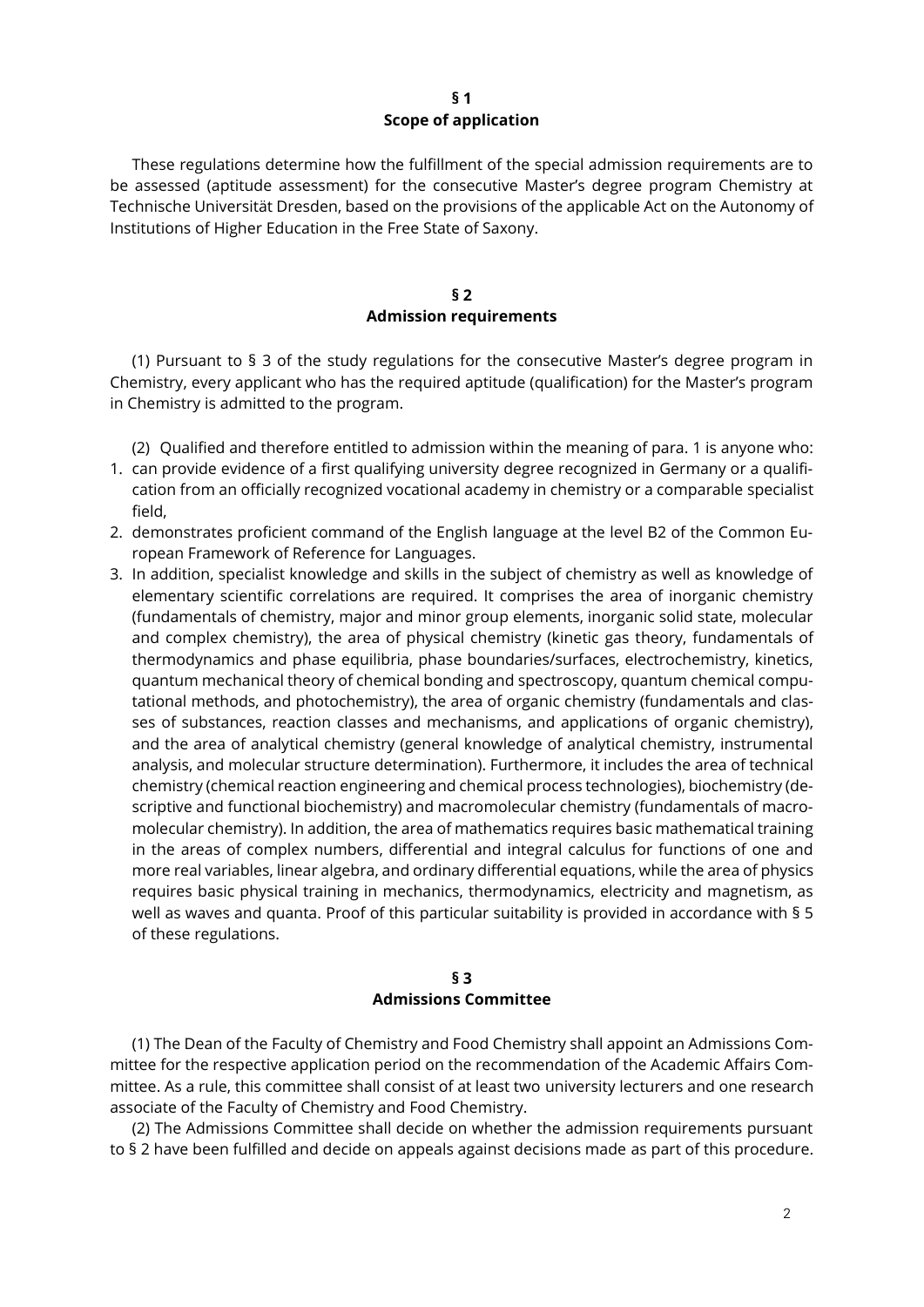In addition, the Admissions Committee is responsible for the development and publication of the application form in accordance with § 4 para. 2 no. 1.

#### **§ 4 Application and deadlines**

(1) The application form for assessing the special aptitude according to these regulations of the Master's Degree Program in Chemistry is part of the required documents for enrollment and must be submitted in due time and in the correct form.

1. Applicants with a university degree obtained in Germany (entrance qualification for a Master's degree) must apply to the following address:

Technische Universität Dresden Admissions Office 01062 Dresden Germany

- 2. Applicants with a university degree obtained outside Germany (entrance qualification for a Master's degree) must apply via uni-assist e.V.
- 3. Applicants with citizenship outside the EU who have obtained their university degree (entrance qualification for a Master's degree) at a non-German university must apply apply for the winter semester by May 31 for the summer semester by November 30. All other German and international applicants must apply for the winter semester by July 15 and for the summer semester by January 15 of the respective year.

When registering for the aptitude assessment, the following documents must be submitted:

- 1. Application form
- 2. Curriculum vitae
- 3. Officially certified copy of a first degree qualifying for a profession (incl. Transcript of Records and Diploma Supplement) or an overview issued by the responsible examination office with all study achievements and examined assessments completed so far.
- 4. Proof of proficiency in English at the B2 level of the Common European Framework of Reference for Languages. Proof shall be deemed to have been furnished if

a) sufficient English training can be proven as part of the acquired university entrance qualification (for example, basic or advanced course in English or comparable levels) or b) the previous degree program is/was entirely in English or

c) the Test of English as a Foreign Language (TOEFL internet-based) has been passed with a total score of at least 75 points and at least 18 points in each sub-aspect or

- d) the IELTS test has been passed with at least level 6.0 in all sub-aspects or
- e) the UNIcert test has been passed with at least Level II.
- 5. Proof of degree program-specific vocational training, voluntary internships, or similar activities related to the planned degree program, if any.

(3) Applications that are not received in full, in due form or on time shall be excluded from any further proceedings.

(4) If, at the time of application, proof of the first university degree qualifying the applicant for a profession (degree certificate) in accordance with para. 2. no. 2 is not yet available, the applicant will also be included in the aptitude assessment procedure in accordance with these regulations. The prerequisite is that 80% of the credit points attainable for the university degree have already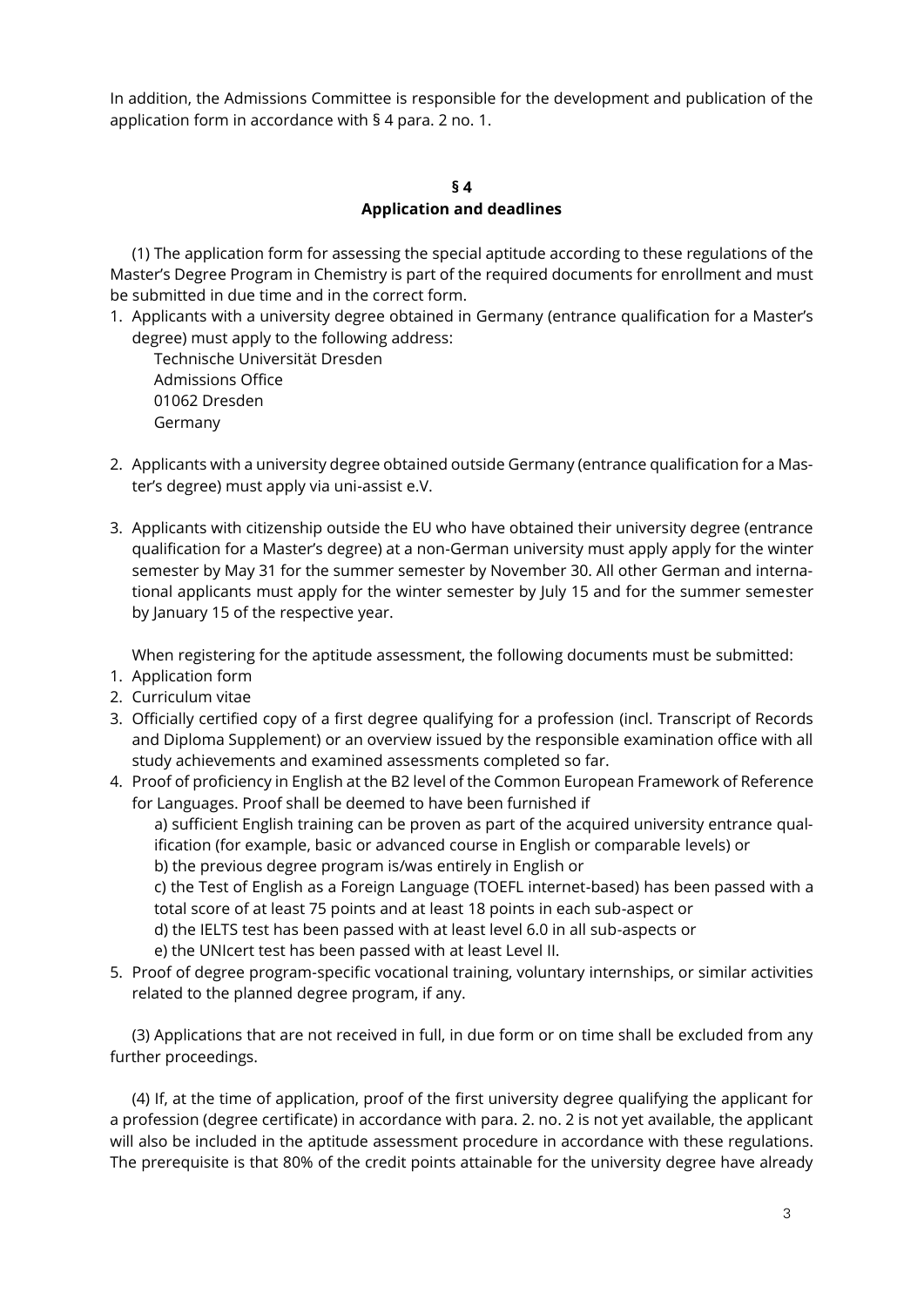been acquired based on completed module examinations or the graduation thesis and, if applicable, the colloquium by means of certification from the awarding university. As proof of this, the applicant must submit a corresponding certificate from their university in the original or as an officially certified copy. The necessity of submitting all other evidence mentioned in para. 2 and 3 alongside the application remain unaffected by this.

## **§ 5 Aptitude assessment procedure**

(1) Based on the documents submitted, the Admissions Committee assesses whether the applicant is suitable for the Master's degree program in Chemistry as a result of their proven previous training. The commission members decide together on the points to be awarded in each case.

(2) The Admissions Committee assigns points for the respective criteria. Aptitude is confirmed if a minimum score of 80 points is achieved. The individual criteria are evaluated as follows:

1. In the subject area of Inorganic Chemistry (modules Chemistry of Main Group Elements, Chemistry of d-block Elements and Coordination Chemistry, Concepts of Inorganic Chemistry, Preparative Inorganic Chemistry), Organic Chemistry (modules Fundamentals of Organic Chemistry, Reaction Classes and Mechanisms of Organic Chemistry, Modern Methods of Organic Chemistry - Stereochemistry and Organometallics, Preparative Application of Modern Synthesis Methods in Organic Chemistry) and Physical Chemistry (Fundamentals of Physical Chemistry: Thermodynamics, Fundamentals of Physical Chemistry: Electrochemistry and Kinetics, Fundamentals of Theoretical Chemistry, Practical Fundamentals of Physical and Theoretical Chemistry, Special Physical Chemistry, Advanced Theoretical Chemistry), a minimum of 25 credit points per subject area must be earned to reach the maximum score of 20 points per subject area. If less than 25 credit points (LP) have been earned, points will be awarded as follows:

19 points=22-24 LP; 17 points=20-21 LP; 15 points=18-19 LP; 13 points=16-17 LP; 10 points=13- 15 LP.

- 2. If in the subject are of Analytical Chemistry (modules General and Analytical Chemistry, Instrumental Analysis, Practice of Instrumental Analysis) 15 credit points are proven, 10 points are awarded. If less than 15 credit points have been earned, points will be awarded as follows: 9 points=13-14 LP; 8 points=11-12 LP; 7 points=9-19 LP; 6 points=7-8 LP.
- 3. In the subject area of Biochemistry, Macromolecular Chemistry and Technical Chemistry (modules Orientation Module for Chemistry, Fundamentals of Biochemistry, Macromolecular Chemistry, Fundamentals of Technical Chemistry) a total of at least 10 credit points must be proven. If proven, 5 points are awarded. If less than 10 credit points have been earned, points will be awarded as follows:

4 points=8-9 LP; 3 points=6-7 LP; 2 points=5 LP.

- 4. If in the subject areas of Mathematics and Physics (modules Fundamentals of Mathematics for Chemistry and Food Chemistry, Physics for Chemists and Food Chemists - Mechanics and Thermodynamics, Physics for Chemists and Food Chemists - Quantum Mechanics and Electricity Theory) a total of 15 credit points are proven, 5 points are awarded. If less than 15 credit points have been earned, points will be awarded as follows: 4 points=13-14 LP; 3 points=11-12 LP; 2 points=9-10 LP; 1 point=7-8 LP.
- 5. Grade of the university degree (max. 20 pts.): 1.0 to 2.0 (20); 2.1-2.3 (15); 2.4-2.7 (12); 2.8-3.0 (9); 3.1-3.3 (6); 3.4-3.7 (3); > 3.7 (0).
- 6. Practical training in a chemistry-related profession/apprenticeship (10 pts.):
	- a) Chemical Technical Assistant (CTA)
	- b) Chemical Lab Technician
	- c) Paint Lab Technician